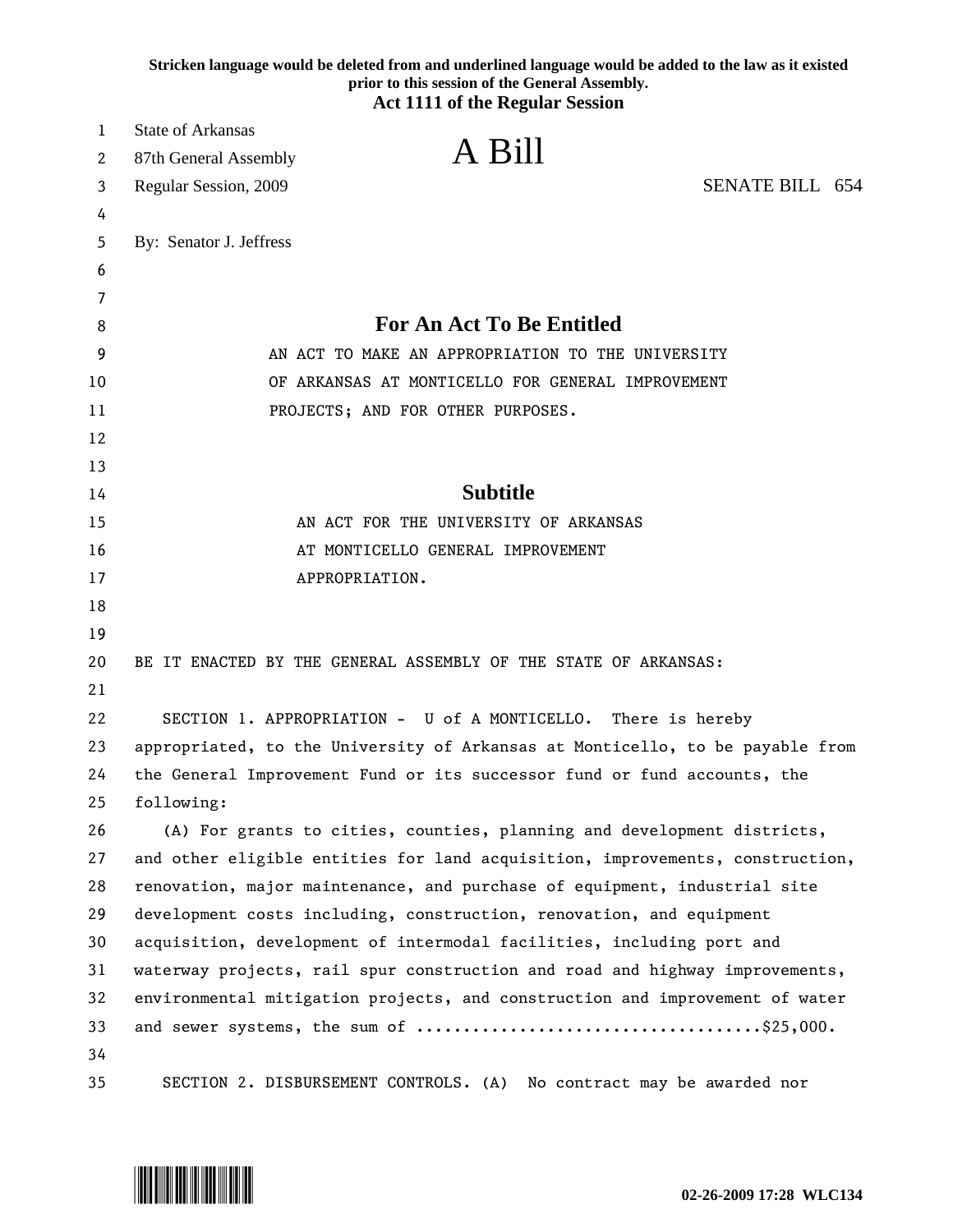1 obligations otherwise incurred in relation to the project or projects 2 described herein in excess of the State Treasury funds actually available 3 therefor as provided by law. Provided, however, that institutions and 4 agencies listed herein shall have the authority to accept and use grants and 5 donations including Federal funds, and to use its unobligated cash income or 6 funds, or both available to it, for the purpose of supplementing the State 7 Treasury funds for financing the entire costs of the project or projects 8 enumerated herein. Provided further, that the appropriations and funds 9 otherwise provided by the General Assembly for Maintenance and General 10 Operations of the agency or institutions receiving appropriation herein shall 11 not be used for any of the purposes as appropriated in this act.

12 (B) The restrictions of any applicable provisions of the State Purchasing 13 Law, the General Accounting and Budgetary Procedures Law, the Revenue 14 Stabilization Law and any other applicable fiscal control laws of this State 15 and regulations promulgated by the Department of Finance and Administration, 16 as authorized by law, shall be strictly complied with in disbursement of any 17 funds provided by this act unless specifically provided otherwise by law. 18

19 SECTION 3. LEGISLATIVE INTENT. It is the intent of the General Assembly 20 that any funds disbursed under the authority of the appropriations contained 21 in this act shall be in compliance with the stated reasons for which this act 22 was adopted, as evidenced by the Agency Requests, Executive Recommendations 23 and Legislative Recommendations contained in the budget manuals prepared by 24 the Department of Finance and Administration, letters, or summarized oral 25 testimony in the official minutes of the Arkansas Legislative Council or 26 Joint Budget Committee which relate to its passage and adoption.

27

28 SECTION 4. EMERGENCY CLAUSE. It is found and determined by the General 29 Assembly, that the Constitution of the State of Arkansas prohibits the 30 appropriation of funds for more than a one (1) year period; that the 31 effectiveness of this Act on July 1, 2009 is essential to the operation of 32 the agency for which the appropriations in this Act are provided, and that in 33 the event of an extension of the Regular Session, the delay in the effective 34 date of this Act beyond July 1, 2009 could work irreparable harm upon the 35 proper administration and provision of essential governmental programs. 36 Therefore, an emergency is hereby declared to exist and this Act being